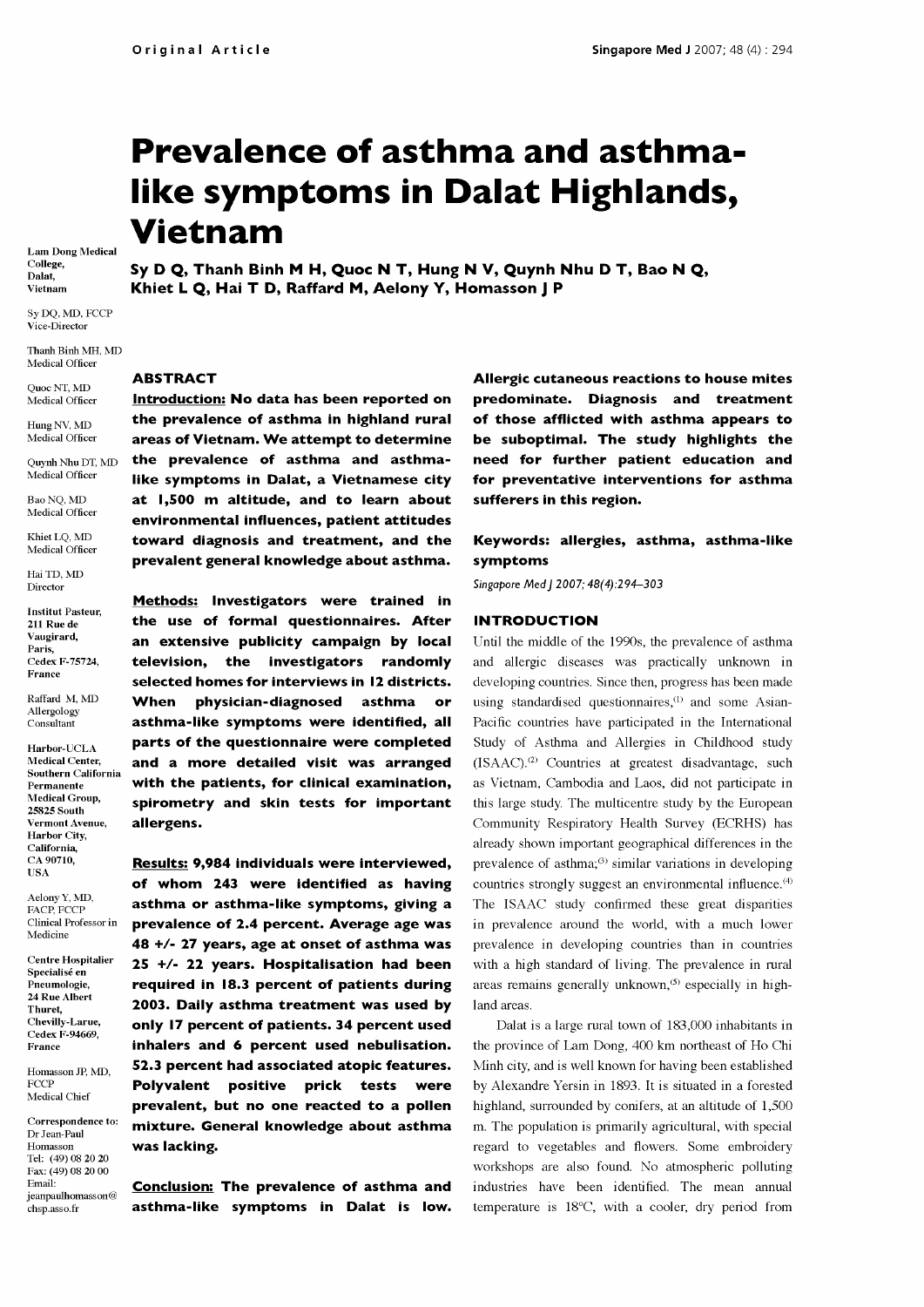January through April. The rainy season, with storms, winter. The town is composed of 12 districts and three suburban communities. The standard of living is still low and one distant district with a large population of ethnic minorities has had difficulties in accessing healthcare. We are presenting here the first epidemiological study of a large highland rural population sample in Vietnam, seeking to define the prevalence of asthma or asthma -like symptoms in Dalat, and to provide further information on asthma diagnosis and treatment in this community.

## METHODS

The study was performed during 2004. All persons in randomly (by lottery) selected houses of 12 districts were questioned. The initial phase consisted of developing the questionnaire by a Franco-Vietnamese expert group and targeting the population in the 12 districts. The questionnaire was derived from a Vietnamese translation of the ECRHS questionnaire and validated by a bilingual pulmonologist (Appendices 1-3). The next step was dedicated to the expert group training the investigators in the use of the questionnaire. 12 groups of ten investigators each were then formed, with physicians and medical students, plus a physician familiar with the region in charge of each group.

The population was advised of the investigation, via local television daily for one week and by each health district. The streets of the town were divided into even and odd sides and then were selected by lottery

begins in May and lasts to the end of October. The mean questioned, and when physician-diagnosed asthma or annual humidity is 88%, and sunshine is maximal in new cases of asthma and asthma-like symptoms were for the study. Every individual in each household was found, they completed all parts of the questionnaire. The first part of the questionnaire comprised questions to track down asthma -like symptoms, to differentiate from chronic obstructive pulmonary disease (COPD) and to determine smoking status, and contact with animals or dust (Appendix 1). The second part of the questionnaire included clinical characteristics, past medical history, and any family history of asthma (Appendix 2). In this study, the classification of asthma severity was based on clinical features recommended by Global Initiative For Asthma  $(GINA)$ .<sup> $(6)$ </sup> All of those with asthmatic and asthma-like symptoms completed the last part of the questionnaire on allergic manifestations for nose, eyes and skin (Appendix 3).

> For physician -diagnosed asthmatic patients, i.e. those who had been diagnosed and treated before this survey, the investigators filled in three parts of the questionnaire (Appendices 1-3) and recommended the patients to complete the study with spirometry (Spirolab II, Italy) and prick tests (Stallergenes, France) during their next visit to a hospital or health centre. Those with "asthma -like symptoms" must have had at least one positive response to three questions about their breathlessness (Appendix 1). They then completed all the questions asked by the investigators and received their own appointment for a consultation at a hospital or health centre to reconfirm the diagnosis and to complete the study with spirometry and prick test. The responses were checked and validated



Fig. I Distribution of the questioned population by age group and corresponding number of asthma and asthma-like symptoms.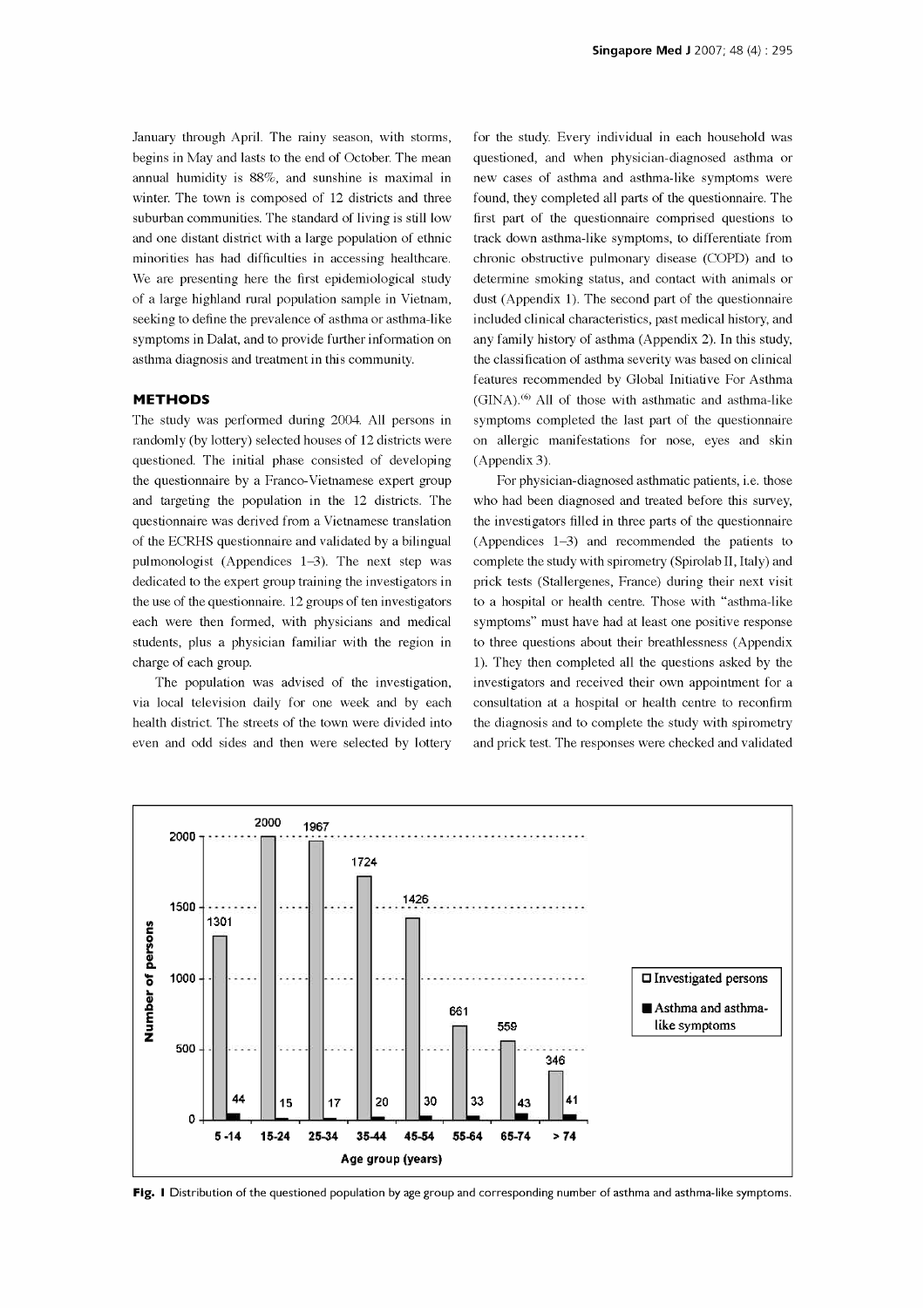| Variables                                                       | No. (percentage) |
|-----------------------------------------------------------------|------------------|
| Prevalence of asthma and asthma-like symptoms                   |                  |
| By age                                                          |                  |
| 5–14 years (n = 1,301)                                          | 44 (3.4)         |
| ≥ 15 years (n = 8,683)                                          | 199 (2.3*)       |
| By gender                                                       |                  |
| Male (n = 4,789)                                                | 121(2.5)         |
| Female $(n = 5, 195)$                                           | 122(2.3)         |
| General population ( $n = 9,984$ )                              | 243 (2.4)        |
| Smoking status (age $\ge$ 15 years) (n = 199)                   |                  |
| <b>Current smokers</b>                                          | 65 (32.6)        |
| Ex-smokers                                                      | 15(7.7)          |
| Non-smokers                                                     | 119 (59.7)       |
| Familial history ( $n = 243$ )                                  |                  |
| Asthma                                                          | 64 (26.3)        |
| Allergic rhinitis                                               | 20(8.2)          |
| Eczema                                                          | 14(5.8)          |
| Asthma and rhinitis                                             | 2(0.1)           |
| Don't know                                                      | 143 (59.6)       |
| Associated chronic illnesses<br>(age $\geq$ 15 years) (n = 199) |                  |
| Arterial hypertension                                           | 24(12.1)         |
| Arthritic disease                                               | 28 (14.1)        |
| Cardiac disease                                                 | 11(5.5)          |
| Diabetes mellitus                                               | 2(1.0)           |
| Miscellaneous                                                   | 8(9.0)           |
| Asthma severity classification                                  |                  |
| Physician-diagnosed asthma ( $n = 164$ )                        |                  |
| Stage I                                                         | 95 (57.9)        |
| Stage II                                                        | 22(13.4)         |
| Stage III                                                       | 10(6.1)          |
| Stage IV                                                        | 37 (22.6)        |
| New cases of asthma and asthma-like<br>symptoms ( $n = 79$ )    |                  |
| Stage I                                                         | 61 (77.2)        |
| Stage II                                                        | 16(20.3)         |
| Stage III                                                       | 2(2.5)           |
| Stage IV                                                        | 0(0)             |

Table I. Demographical characteristics of patients.

\*different significance vs  $5-14$  years ( $p < 0.05$ )

by the study staff before clinical consultation. If the responses were aberrant, the patients were re -contacted by a physician for clarification.

In the second phase of the study, those with asthmatic and asthma -like symptoms were seen in a hospital setting for a more detailed analysis of their illness, including severity, frequency of past hospitalisations, treatment received, any known triggers for the asthma attacks, and clinical examination. Investigation for trigger factors included detailed questioning for symptoms of heartburn and acid regurgitation, in consideration of possible gastroesophageal reflux disease (GERD).<sup> $(7)$ </sup> The persons whose asthma questionnaire responses led to a suspicion of undiagnosed COPD (Appendix 1) were excluded from the study, when the suspicion was confirmed on clinical examination, spirometry (FEV1/FVC  $\langle$  70%), and bronchodilator irreversibility testing (increase in FEV1 < 12% or PEF < 15% after 30 minutes of 400 µg aerosolised  $\beta$ 2-agonist).<sup>(8)</sup>

Some 900 persons between 15 and 65 years of age were randomly selected to fill out another questionnaire dealing with general knowledge about asthma for future community education programmes (Appendix 4). The last phase, currently in progress, is a group education effort in Dalat and in the district dispensary when the number is sufficient to justify this. The educational material is relayed by local television and printed asthma documents. The Epi Info software, version 6.0, was used to analyse data collection. All data were expressed as mean values  $\pm$  standard deviation.  $\chi^2$  test was used to compare the percentage (prevalence) and values of  $p < 0.05$  indicated statistical significance.

## RESULTS

The study included 9,984 persons equally distributed among the 12 districts (4,789 men, 5,195 women). The questionnaire was completed for 164 persons in equal numbers of men and women who had been diagnosed and treated by physicians before this study (physiciandiagnosed asthma). A further 79 patients with asthma and asthma -like symptoms (39 men, 40 women) were diagnosed, based on a positive response to any of the following three questions:

1. "Have you heard wheezing in your chest at any time in the last 12 months?"

2. "Have you felt as if you were suffocating while reclining during the day at any time in the last 12 months?"

3. "Have you been awakened by an attack of breathlessness at any time in the last 12 months?"

59 previously -undiagnosed COPD sufferers were excluded from the study by the assessement described under Methods. The total number of cases of asthma and asthma -like symptoms was therefore 243. The number of patients in each age group is shown in Fig. 1. The demographical characteristics of the 243 cases of asthma and asthma -like symptom disease are listed in Table I. The smoking status, familial history of asthma and allergy, and chronic illnesses associated with asthma are also presented. The 65 current smokers were nearly all men (96.4%) and the average tobacco consumption was  $25 \pm 21$  pack-years. For the smokers, 91.5% used manufactured cigarettes, 7.7% used roll -your -own cigarettes, and 0.8% used a water-pipe. Of these 243 patients, there were 156 patients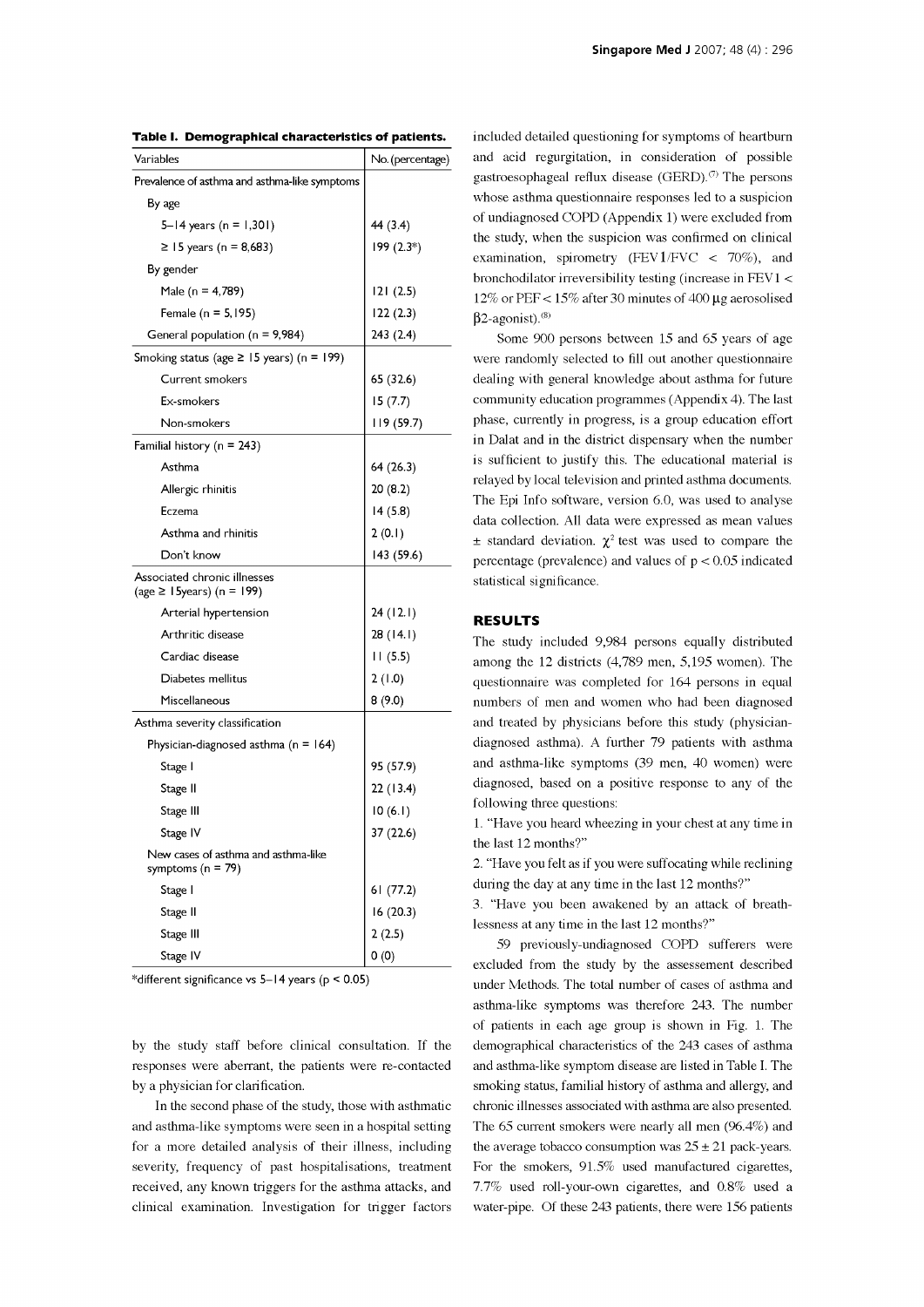| Asthmatics and patients with asthma-like<br>symptoms  | Percentage (%)   |
|-------------------------------------------------------|------------------|
| Trigger factors ( $n = 243$ )                         |                  |
| Physical exercise                                     | 23.0             |
| Smoke (tobacco or firewood)                           | 18.4             |
| Exposure to dust                                      | 15.8             |
| Acute respiratory infection                           | 15.7             |
| Anxiety or stress                                     | 8.5              |
| Change of climate                                     | 6.6              |
| Use of pesticides in the workplace                    | 5.3              |
| Contact with animal                                   | 4.6              |
| Suspected GERD                                        | $\overline{1.3}$ |
| Side-effects of medication                            | 0.8              |
| Prevalence of asthma crisis by season<br>$(n = 49)^*$ |                  |
| Cool season ( anuary-April)                           | 20.0             |
| Wet season (May-September)                            | 31.0             |
| Cold season (October-December)                        | 49.0             |
|                                                       |                  |

Table 11. Principal triggers and prevalence of asthma crisis by season.

GERD: gastroesophageal reflux disease

\*for patients classified in stages Ill and IV of asthma severity

in stage I asthma (64.2%), 38 in stage II (15.6%), 12 in age of patients was  $48 \pm 27$  (range 5-95) years and the age at onset of asthma was  $25 \pm 22$  (range 3-52) years. During 2003, among 164 physician -diagnosed asthmatics, 30 patients had been hospitalised for asthma (18.3%) on 45 occasions, or  $1.5 \pm 0.5$  hospital events per patient.

The principal trigger factors of asthma crises were physical exercise, smoke from tobacco or firewood, exposure to dust, and acute respiratory infection. Other trigger factors were related to asthma in the following descending order: anxiety or stress, change of climate, use of pesticides in the workplace, contact with animals, suspected GERD, and side effects of medication (Table II). For the 49 patients in stages III and IV, crises occurred more frequently in the cold season (October -December, with the peak incidence in October) than during the April-September wet season. Crises occurred less frequently in the cool season (February-April). Of the 69 physiciandiagnosed asthma patients with stages II, III and IV disease (Table I), only 17.1% were taking medication on a daily basis, 24.4% took medication occasionally, and 58.5% were treated only during a crisis. The medication was divided between sprays (34.1%); tablets (56.5%) [of which 43.1% were corticosteroids, 23.2% theophyllines, and 33.7% albuterol]; nebulisation of albuterol (6.2%); and injection of corticosteroids (3.2%). Associated atopic manifestations were found in 127 persons (52.3%).

Allergic characteristics and the results of allergy

prick tests for these atopic patients are presented in Table III. The most frequently positive tests were with Dermatophagoides pteronyssinus, Dermatophagoides farinae and Blomia tropicalis. Others allergens such as cockroach (Blatella germanica), cat, dog, date palm tree (Phoenix dactylisera) and Alternaria spp. were reactive in a small percentage. In this population, there were many cases of polyvalent positive responses to prick tests for house dust mites. There were 27% positive tests for Dermatophagoides pteronyssinus alone, but 50% patients were positive for Dermatophagoides pteronyssinus associated with Dermatophagoides farinae and Blomia tropicalis; 19% positive for Dermatophagoides pteronyssinus and Dermatophagoides farinae, 4% for Dermatophagoides pteronyssinus and Blomia tropicalis. The evaluation of asthma knowledge through 21 questions among 900 random persons aged from 15 to 65 years revealed that the majority of the population lacked general knowledge about asthma. An incorrect response was found in 11.1% of the questions, 60.9% responded "don't know" about asthma information, and only 28.0% had the correct response (Appendix 4).

#### **DISCUSSION**

stage III  $(5.0\%)$ , and 37 in stage IV  $(15.2\%)$ . The average goes undiagnosed and access to basic medications is limited The prevalence of asthma is poorly defined in developing countries. In many corners of the globe, asthma frequently or non-existent. In Vietnam, endemic tuberculosis has been the major focus among respiratory disorders and other conditions have been emphasised only in recent years. There have been few studies using a standardised questionnaire to determine the prevalence of asthma symptoms in the general population in Vietnam. An unpublished 1996 preliminary study of asthma in a limited sample of the Ho Chi Minh City's population established a prevalence of 3.6%. In a recent study in the urban capital city of Vietnam (Ha Noi, located in the north) of asthma and atopic symptoms among school children aged 5-11 years old by using the ISAAC questionnaire (969 responses), the authors found that 12.1% of children had experienced asthma, 13.9% had doctor -diagnosed asthma, and 14.9% had wheezing in the past 12 months. (9) Our study in Dalat showed a much lower prevalence of asthma and asthma -like symptoms: only 3.4% in children aged 5-14 years and 2.3% in the population aged  $\geq$  15 years (p < 0.05). There was no statistical difference in the prevalence between male and female patients (Table I).

> In the study of prevalence of asthma and asthmalike symptoms among adults in rural Beijing (Shunyi, Tongxian city in China), Chan-Yeung et al found that the mean prevalence of wheeze was 2.7% and that of reported asthma attacks in the past 12 months was  $2\%$ .<sup>(5)</sup> This prevalence is low and near to our present study. The low prevalence of asthma and asthma-like symptoms in the rural highlands of Dalat may be due to the low level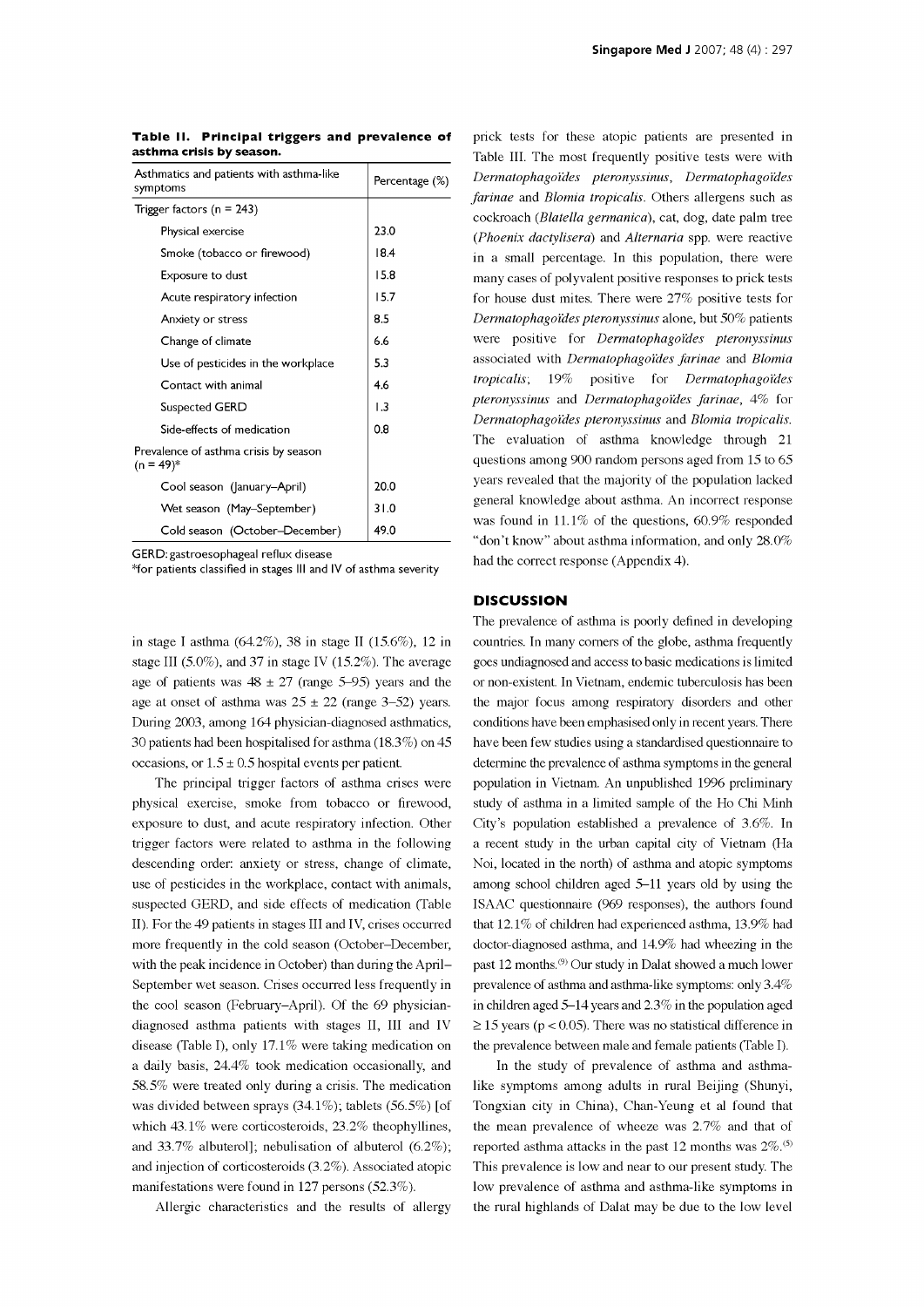| $n = 127$                                                                 | Percentage (%) |
|---------------------------------------------------------------------------|----------------|
| Atopic manifestations                                                     |                |
| Nose                                                                      |                |
| Runny nose                                                                | 35.8           |
| <b>Blocked</b> nose                                                       | 33.3           |
| Sneezing                                                                  | 30.9           |
| Eyes                                                                      |                |
| Itchy eyes                                                                | 57.6           |
| Tearing                                                                   | 42.4           |
| Skin                                                                      |                |
| Urticaria                                                                 | 73.4           |
| Eczema                                                                    | 20.5           |
| Swelling of the skin                                                      | 6.1            |
| Allergic prick tests                                                      |                |
| Dermatophagoïdes pteronyssinus                                            | 43.3           |
| Dermatophagoïdes farinae                                                  | 30.0           |
| <b>Blomia tropicalis</b>                                                  | 23.3           |
| Cockroach (Blatella germanica)                                            | 10.0           |
| Cat                                                                       | 10.0           |
| Dog                                                                       | 5.1            |
| Date palm tree (Phoenix dactylisera)                                      | 4.4            |
| Alternaria spp.                                                           | 1.7            |
| Mix of 3 pollens (Dactylus glomerata,<br>Phleum pratense, Lolium perenne) | 0.0            |

Table Ill. Atopic manifestations and prick tests for asthma and asthma -like symptoms.

of atmospheric pollution, fewer respiratory infections in children, or the lifestyle of the community (larger family size, less maternal smoking, more dampness, contact with animals).<sup>(10)</sup> The low prevalence of asthma and asthma-like symptoms in Dalat probably did not relate to methodology Vietnam, while all inhaled medications are much more because the participation rate of the population to the survey was very high  $(> 95\%)$  and was facilitated by wide publicity on the local television channel, as well as through the town and suburban health centres, and by use of written questionnaires to avoid a problematical video questionnaire. In addition, all households included in the study were randomly selected.

The prevalence of asthma and asthma-like symptoms of 2.4% in Dalat is not inconsistent with what would be expected in a rural zone of a developing country, although urban Asian population centres have a prevalence felt to have house dust allergies. Studies in Singapore on much higher than this; the ISAAC study found a higher prevalence in Hong Kong (10.1%), Fukuoka, Japan (13.4%), and Bangkok (13.5%). There were also marked variations in the prevalence of asthma symptoms reported determined by prick tests (96.2%) in patients with asthma by written questionnaire and symptoms were particularly high in English-speaking countries and Latin America. The major prevalence differences between populations found by the ISAAC study were likely to be due to

environmental factors. $(2)$  Our study shows the number of patients who were current smokers. Most of these were classified in stages I and II. This data may suggest that these patients lacked general knowledge about the hazards of tobacco smoke on their asthma. Tobacco usage is almost exclusively limited to men but remains important as in all developing countries, where publicity on the hazards of smoking is limited, in contrast to aggressive advertising by the manufacturers.

Among asthma trigger factors, our study shows that 18.4% were exposed to smoke (Table II). Smoke arises from farmers burning their fields after harvest as well as from home heating and cooking. In Dalat, coal and wood are the major household fuels used for heating and cooking. The relatively cold, dry winter period of October to December (mean temperature 17°C) appears to favour asthmatic attacks possibly related to indoor pollution. Xu and Wang found that using coal for cooking resulted in a substantially higher particulate concentration than using gas for cooking.<sup>(11)</sup> Hospitalisations were rather frequent (18.3%) in the year prior to our study, which may have resulted from insufficient treatment early in the illness. Limited availability and usage of medication, inadequate infrastructure to provide medication, and especially cost are important factors limiting the early use of medication. Another factor could be cultural behaviour with regard to methods of drug administration, in particular regarding inhaled medication. Our study confirmed the preference for oral forms of medication, especially corticosteroids. This is one of the reasons for providing each asthmatic subject with an albuterol inhaler, in order to introduce this form of medication as part of the general asthma education programme. It should be emphasised that oral corticosteroids and theophyllines are inexpensive in expensive and not always available in pharmacies and hospitals. Steroid inhaler delivery systems are among the most expensive products.

Clinical signs and symptoms of allergy occurred in slightly over half of the subjects with asthma. Despite the high altitude, house dust mite allergies are prevalent. Positive polyvalent cutaneous reactions are frequent. Positive prick tests to at least one of the mite antigens tested (Dermatophagoides pteronyssinus, Dermatophagoides farinae, Blomia tropicalis) were found in 50% of those the prevalence and distribution of indoor allergens also indicated a predominance of mite allergies. (12) In one study, Blomia tropicalis was the predominant allergen or allergic rhinitis. (13) A study in Thailand of 100 asthmatic infants also revealed cutaneous reactions, predominantly to house dust mites (Dermatophagoides pteronyssinus 67%, Dermatophagoides farinae 62%). $(14)$  Blomia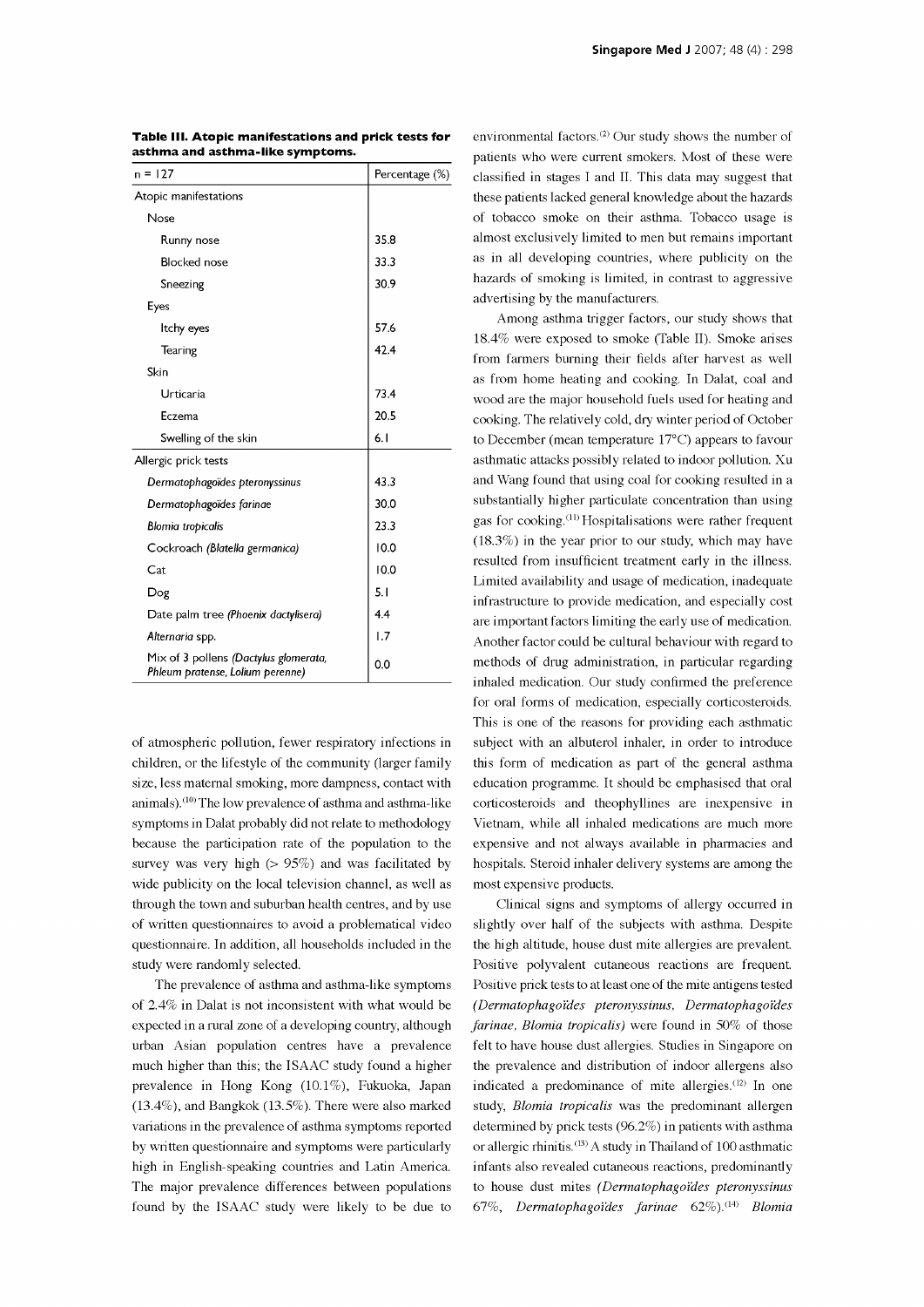tropicalis was not tested. Similar findings were found in three Southeast Asian sites.<sup>(15)</sup>

We were surprised to find no pollen allergies, which reflects a different background flora than that found in temperate climates. This should justify more detailed pollen allergy testing. In Malaysia, different pollen allergies were observed in urban areas, $(16)$  but none of the 200 asthma sufferers were found to be allergic to pollen alone. In this study, none of the asthmatics held plantderived aeroallergens to be responsible for precipitating their asthmatic attacks. Nevertheless, 30% of the asthmatic subjects reacted positively in skin prick tests to different pollens from grasses or trees (Acacia), and comparable results were found in the Thai study.<sup>(14)</sup> All  $3$ . the data suggest that pollens are not the major allergenic factors in the tropical zone where climatic variations are attenuated. The Phoenix dactylitera that we have tested is a date palm that does not grow in Vietnam, but there may be cross-antigens with other palms from tropical 5. countries. Budgetary considerations did not permit us to couple prick tests with total or specific serum IgE determinations.

The questionnaire responses regarding the subjects' understanding of asthma (Appendix 4) were interesting and revealed a global misunderstanding of the illness, therapeutic options, and even basic anatomy. In light of these responses, it seemed to us indispensable to embark on an immediate educational programme for active asthma patients. Local television accorded us several time slots after our results were known. Pulmonary function testing will also be done at many health centres. More intensive allergic investigation is planned for those suffering from rhinitis. In conclusion, this ground -breaking study in Vietnam shows low prevalence of asthma and asthma -like symptoms in a highland tropical zone. It also demonstrates suboptimal diagnosis and treatment and the predominance of allergic cutaneous reactions to house dust mites. A need for financial assistance to put epidemiological studies in place in developing countries and to improve ongoing medical care for asthmatic patients seems evident.

#### ACKNOWLEDGEMENTS

This study was financed by the Committee Against Respiratory Disorders of the French Department of Val de Marne in collaboration with the Franco -Vietnamese Pulmonary Association (AFVP) which developed the study protocols. A CD-ROM on aerosol therapy produced by the French Language Society of Pulmonology was translated into the Vietnamese language.

#### **REFERENCES**

- 1. Asher MI, Keil U, Anderson HR, et al. International Study of Asthma and Allergies in childhood (ISAAC): rationale and methods. Eur Respir J 1995; 8:483-91.
- 2. The International Study of Asthma and Allergies in Childhood (ISAAC) Steering Committee. Worldwide variations in the prevalence of asthma symptoms: the International Study of Asthma and Allergies in Childhood (ISAAC). Eur Respir J 1998; 12:315-35. Comment in : Eur Respir J 1998; 12:1000.
- Variations in the prevalence of respiratory symptoms, self-reported asthma attacks, and use of asthma medication in the European Community Respiratory Health Survey (ECRHS). Eur Respir J 1996; 9:687-95.
- 4. Keeley DJ, Neill P, Gallivan S. Comparison of the prevalence of reversible airway obstruction in rural and urban Zimbabwean children. Thorax 1991; 46:549-53.
- 5. Chan-Yeung M, Zhang LX, Tu DH, et al. The prevalence of asthma and asthma -like symptoms among adults in rural Beijing, China. Eur Respir J 2002; 19:853-8.
- % 6. Global Initiative for Asthma. Diagnosis and classification. In: Global Strategy for Asthma Management and Prevention (Updated 2004). Global Initiative for Asthma, 2004:67-76. NIH Publication No. 02-3659.<br>7. DeVault K
- Updated guidelines for the diagnosis and treatment of gastroesophageal reflux disease. Am J Gastroenterology 2005; 100:190-200.
- 8. Sutherland ER, Cherniack RM. Management of chronic obstructive pulmonary disease. N Engl J Med 2004; 350:2689-97. Comment in: N Engl J Med 2004; 351:1461-3; author reply 1461-3.
- 9. Chai SK, Nga NN, Checkoway H, et al. Comparison of local risk factors for children's atopic symptoms in Hanoi, Vietnam. Allergy 2004; 59:637-44.
- 10. Ernst P, Cormier Y. Relative scarcity of asthma and atopy among rural adolescents raised on farms. Am J Respir Crit Care Med 2000; 161:1563-6.
- 11. Xu XP, Wang LH. Association of indoor and outdoor particulate level with chronic respiratory illness. Am Rev Respir Dis 1993; 148:1516-22.
- 12. Zhang L, Chew FT, Soh SY, et al. Prevalence and distribution of indoor allergens in Singapore. Clin Exp Allergy 1997; 27:876-85. Comment in: Clin Exp Allergy 1997; 27:856-9.
- 13. Chew FT, Lim SH, Goh DYT, Lee BW. Sensitization to local dustmite fauna in Singapore. Allergy 1999; 54:1150-9.
- 14. Kongpanichkul A, Vichyanond P, Tuchinda M. Allergen skin test reactivities among asthmatic Thai children. J Med Assoc Thai 1997; 80:69-75.
- 15. Leung R, Ho P, Lam CWK, Lai CK. Sensitization to inhaled allergens as a risk factor for asthma and allergic diseases in Chinese population. J Allergy Clin Immunol 1997; 99:594-9.
- 16. Sam CK, Soon SC, Liam CK, Padmaja K, Cheng HM. An investigation of aeroallergens affecting urban Malaysian asthmatics. Asian Pac J Allergy Immunol 1998; 16:17-20.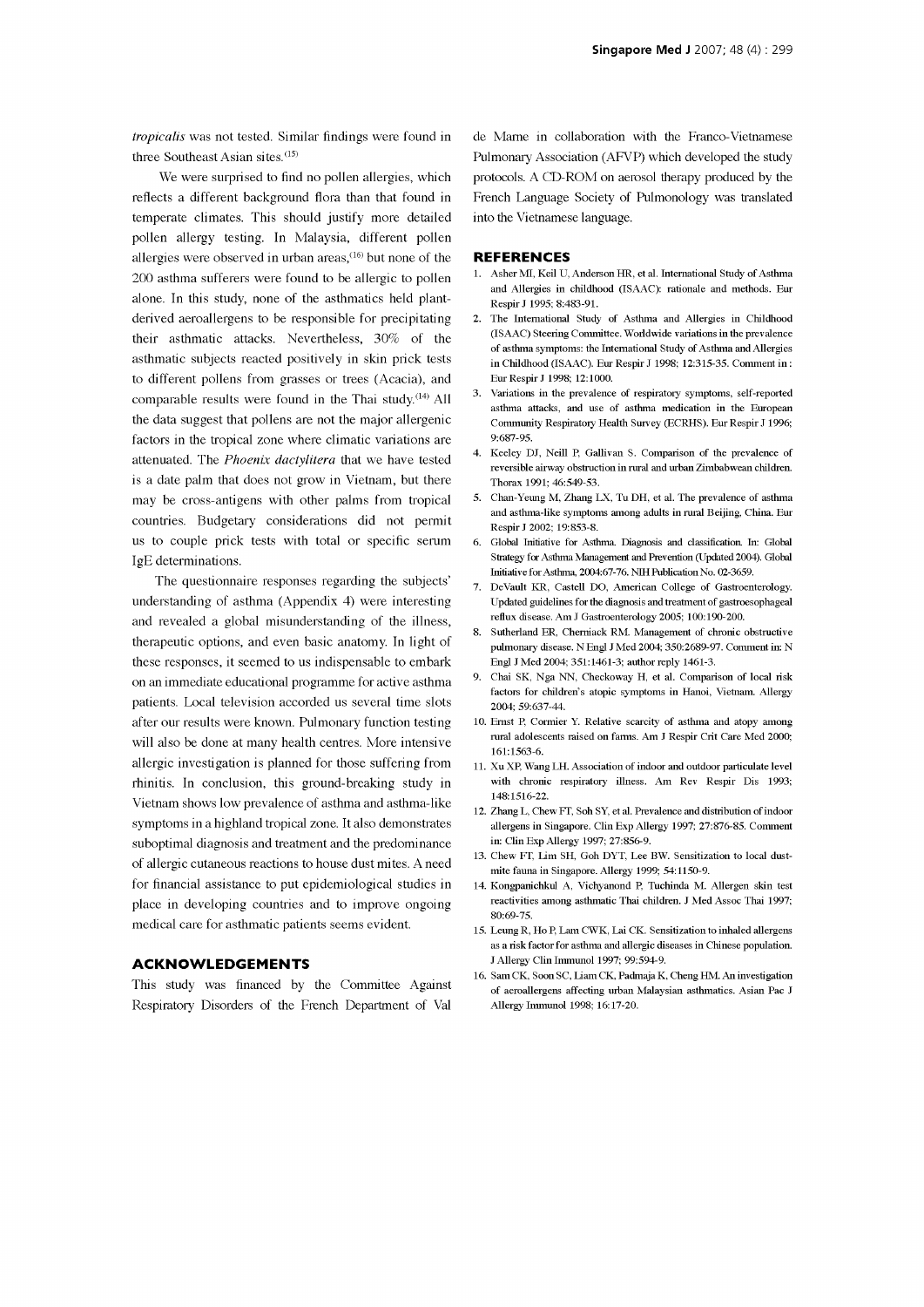# Appendix I. Asthma questionnaire.

# I. Respiration

| Among the following descriptions, which single response best describes your respiration: |                                                                                |  |
|------------------------------------------------------------------------------------------|--------------------------------------------------------------------------------|--|
| LL.                                                                                      | I never or rarely have any problems breathing.                                 |  |
|                                                                                          | I have frequent breathing problems but the problem resolves itself completely. |  |
| 1.3.                                                                                     | My breathing is never normal.                                                  |  |

## 2. Breathlessness

| <b>Ouestions</b>                                                                                               |                                                                                                                      | Yes |  |
|----------------------------------------------------------------------------------------------------------------|----------------------------------------------------------------------------------------------------------------------|-----|--|
| 2.1                                                                                                            | Have you had an attack of difficult breathing at rest during the day at any time in the past 12 months?              |     |  |
| Have you had an attack of difficult breathing after intense exercise at any time in the past 12 months?<br>2.2 |                                                                                                                      |     |  |
| 2.3                                                                                                            | Have you been awakened by an attack of difficult breathing after intense exercise at any time in the past 12 months? |     |  |

## 3.Wheezing and difficulty breathing

| <b>Ouestions</b> |                                                                                                                                                     | Yes | No |
|------------------|-----------------------------------------------------------------------------------------------------------------------------------------------------|-----|----|
| 3.1              | Have you ever had wheezing in your chest at any time in your life?                                                                                  |     |    |
| 3.2              | Have you ever had wheezing in your chest at any time in the last 12 months?                                                                         |     |    |
| 3.3              | If yes, how many times have you had crises of wheezing in the past 12 months?<br>over 12<br>$4$ to $12$<br>l to 3                                   |     |    |
| 3.4              | Has a crisis of wheezeing awakened you from sleep in the past 12 months?                                                                            |     |    |
| 3.5              | Have you awakened in the morning with a sensation of difficulty breathing in the past 12 months?                                                    |     |    |
| 3.6              | In the past 12 months, have you heard wheezes in your chest during or after exercise?                                                               |     |    |
| 3.7              | In the past 12 months, have you had difficulty breathing while walking quickly on a flat surface or on climbing<br>a gentle slope at a normal pace? |     |    |

# 4.Asthma

| <b>Questions</b> |                                                                                                                                   | Yes | No |
|------------------|-----------------------------------------------------------------------------------------------------------------------------------|-----|----|
| 4.1              | Have you ever had an asthma attack at any time in your life?                                                                      |     |    |
| 4.2              | Have you had an asthma attack at any time in the past 12 months?                                                                  |     |    |
| 4.3              | Have you taken medication for asthma in the past 12 months?<br>By injection<br>By inhalation<br>In a syrup<br>In a pill<br>Others |     |    |
| 4.4              | Do you take asthma medication from time to time?                                                                                  |     |    |
| 4.5              | Do you take asthma medication EVERY DAY?                                                                                          |     |    |

# 5. Cough and expectoration (for COPD)

| <b>Ouestions</b> |                                                                                                                                          | Yes | No |
|------------------|------------------------------------------------------------------------------------------------------------------------------------------|-----|----|
| 5.1              | In the past 12 months, have you been awakened by a dry cough during the night, when you did NOT have a<br>cold or respiratory infection? |     |    |
| 5.2              | Do you usually cough when you get up in the morning?                                                                                     |     |    |
| 5.3              | Do you cough nearly every morning during three or more months of the year?                                                               |     |    |
| 5.4              | For how many years have you had this cough? State number of years.                                                                       |     |    |
| 5.5              | Do you usually cough up sputum (phlegm, mucus) as soon as you get up in the morning?                                                     |     |    |
| 5.6              | Do you cough up this sputum on most mornings during at least two months per year?                                                        |     |    |
| 5.7              | For how many years have you been coughing up this sputum? State number of years.                                                         |     |    |

## 6.Tobacco usage

| <b>Ouestions</b> |                                                                                             | Yes | No |
|------------------|---------------------------------------------------------------------------------------------|-----|----|
| 6.1              | Have you smoked for at least a year?                                                        |     |    |
| 6.2              | If yes, do you smoke regularly?<br>Water Pipes<br>Cigarettes<br>Cigars                      |     |    |
| 6.2              | On the average, how many cigarettes do you smoke daily? State number of cigarettes per day. |     |    |
| 6.3              | At what age did you begin smoking? State number of years.                                   |     |    |
| 6.4              | Have you stopped smoking in the last month?                                                 |     |    |
| 6.5              | At what age did you stop smoking? State number of years.                                    |     |    |

## 7.Animals, dust

| <b>Ouestions</b> |     | Yes                                                       | Nc |  |
|------------------|-----|-----------------------------------------------------------|----|--|
|                  | 7.1 | Are you bothered by dust during housecleaning activities? |    |  |
|                  | 7.2 | Are you bothered by animals at home?                      |    |  |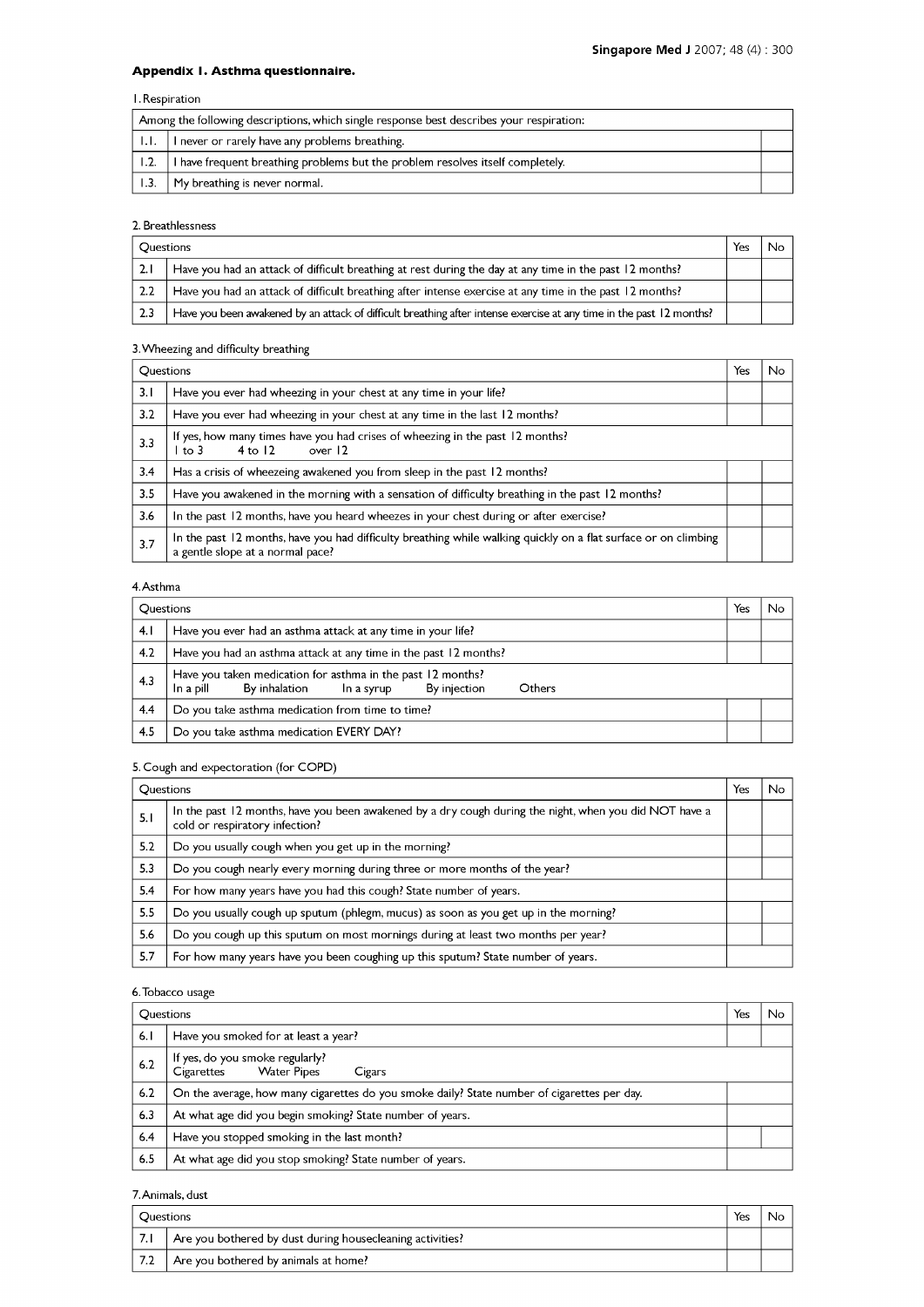| 1. Have you seen a doctor for asthma during the past 12 months?<br>Yes $\square$<br>No <sub>1</sub><br>2. At what age did you first have asthma? _________ years<br>3. Have you had wheezing or breathing crises during the past 12 months?<br>Yes $\Box$<br>No <sub>1</sub> |        |
|------------------------------------------------------------------------------------------------------------------------------------------------------------------------------------------------------------------------------------------------------------------------------|--------|
|                                                                                                                                                                                                                                                                              |        |
|                                                                                                                                                                                                                                                                              |        |
|                                                                                                                                                                                                                                                                              |        |
|                                                                                                                                                                                                                                                                              |        |
|                                                                                                                                                                                                                                                                              |        |
|                                                                                                                                                                                                                                                                              |        |
| 4. In the past 12 months, which of the following have you had during the day? (check only I response)                                                                                                                                                                        |        |
| An attack < 1 per week<br>□                                                                                                                                                                                                                                                  |        |
| An attack $> 1$ per week<br>□                                                                                                                                                                                                                                                |        |
| An attack $\leq$   per day<br>П                                                                                                                                                                                                                                              |        |
| An attack every day<br>$\Box$                                                                                                                                                                                                                                                |        |
| Persistent symptoms<br>$\Box$                                                                                                                                                                                                                                                |        |
| Continuous limitation of activities<br>$\Box$                                                                                                                                                                                                                                |        |
| 5. In the past 12 months, which of the following have you had during the night? (check only 1 response)                                                                                                                                                                      |        |
| An attack $< 2$ per week<br>□                                                                                                                                                                                                                                                |        |
| An attack > 2 per week<br>$\Box$                                                                                                                                                                                                                                             |        |
| An attack $> 1$ per week<br>□                                                                                                                                                                                                                                                |        |
| Frequent attacks<br>$\Box$                                                                                                                                                                                                                                                   |        |
|                                                                                                                                                                                                                                                                              |        |
| 6. Do you know your trigger factors?                                                                                                                                                                                                                                         |        |
| Dust<br>П                                                                                                                                                                                                                                                                    |        |
| Contact with animals<br>□                                                                                                                                                                                                                                                    |        |
| Smoke (tobacco, firewood)<br>О                                                                                                                                                                                                                                               |        |
| Respiratory Infections<br>П                                                                                                                                                                                                                                                  |        |
| Workplace chemicals (e.g. pesticides)<br>П                                                                                                                                                                                                                                   |        |
| Changes in the weather (e.g. storms, cool season, wet season)<br>$\Box$                                                                                                                                                                                                      |        |
| Physical exercise<br>П                                                                                                                                                                                                                                                       |        |
| Anxiety or stress<br>П                                                                                                                                                                                                                                                       |        |
| Drugs: aspirin or others*<br>П                                                                                                                                                                                                                                               |        |
| *Which drug?:                                                                                                                                                                                                                                                                |        |
| Acid reflux (GERD)<br>П                                                                                                                                                                                                                                                      |        |
| 7. On the average, how many hospitalisations have you had in the past 3 years? times/year                                                                                                                                                                                    |        |
| 8. In which months did your attacks occur?                                                                                                                                                                                                                                   |        |
| July<br>October<br>January<br>April<br>□<br>О<br>0<br>□                                                                                                                                                                                                                      |        |
| February<br>May<br>August<br>November<br>□<br>О<br>П.<br>О                                                                                                                                                                                                                   |        |
| March<br>September<br>December<br>$\Box$<br>June<br>$\Box$<br>□<br>□                                                                                                                                                                                                         |        |
|                                                                                                                                                                                                                                                                              |        |
| 9. Do you take medication for asthma? In what form?<br>Occasionally $\square$<br>Every day $\square$<br>At the time of an attack<br>$\Box$                                                                                                                                   |        |
| Medication<br>Beta-2 mimetic<br>Corticosteroides<br>Theophylline                                                                                                                                                                                                             | Others |
| Inhaler spray                                                                                                                                                                                                                                                                |        |
| Tablet                                                                                                                                                                                                                                                                       |        |
|                                                                                                                                                                                                                                                                              |        |
| By nebuliser                                                                                                                                                                                                                                                                 |        |
| Others                                                                                                                                                                                                                                                                       |        |

Appendix 2. Questionnaire regarding clinical characteristics of asthma.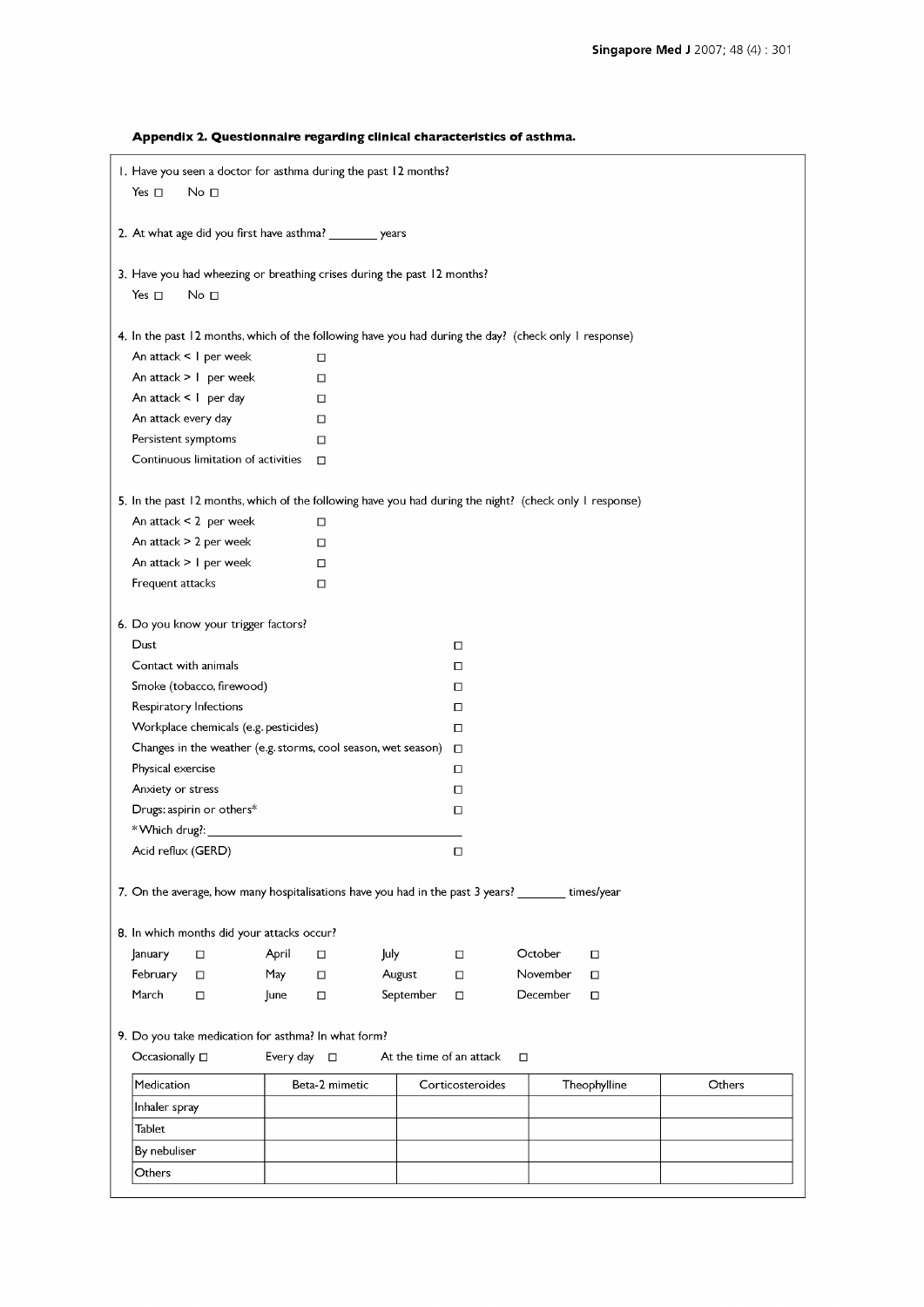| A. Eyes and nose<br>1. Have you had problems of the eyes or the nose? Yes $\Box$ (Eyes $\Box$ Nose $\Box$ ) No $\Box$ |                                                                                                                                                                                                                     |  |
|-----------------------------------------------------------------------------------------------------------------------|---------------------------------------------------------------------------------------------------------------------------------------------------------------------------------------------------------------------|--|
|                                                                                                                       | 2. At what age did these problems begin? _________ years                                                                                                                                                            |  |
| 3. Check the symptom that bothers you the most:                                                                       |                                                                                                                                                                                                                     |  |
| Itchy eyes                                                                                                            | $\Box$                                                                                                                                                                                                              |  |
| Tearing                                                                                                               | □                                                                                                                                                                                                                   |  |
| Sneezing                                                                                                              | □                                                                                                                                                                                                                   |  |
| Runny nose                                                                                                            | $\Box$                                                                                                                                                                                                              |  |
| <b>Blocked</b> nose                                                                                                   | □                                                                                                                                                                                                                   |  |
| Loss of sense of smell                                                                                                | $\Box$                                                                                                                                                                                                              |  |
| Other                                                                                                                 | □                                                                                                                                                                                                                   |  |
|                                                                                                                       | 4. Do you know the trigger factors for your problems with the eyes and nose ?                                                                                                                                       |  |
| Dust                                                                                                                  | □                                                                                                                                                                                                                   |  |
| Contact with animals                                                                                                  | □                                                                                                                                                                                                                   |  |
| Smoke (tobacco, firewood)                                                                                             | □                                                                                                                                                                                                                   |  |
| Workplace chemicals (e.g. pesticides)                                                                                 | □                                                                                                                                                                                                                   |  |
|                                                                                                                       | Changes in the weather (e.g. storms, cool season, wet season)<br>□                                                                                                                                                  |  |
|                                                                                                                       | 5. In which months did your problems with the eyes and nose occur?                                                                                                                                                  |  |
| January<br>□                                                                                                          | July<br>October<br>April □<br>0<br>$\Box$                                                                                                                                                                           |  |
| February $\Box$<br>May                                                                                                | August<br>$\Box$<br>$\Box$<br>November<br>$\Box$                                                                                                                                                                    |  |
| March<br>П                                                                                                            | June $\Box$<br>September<br>$\Box$<br>December<br>□                                                                                                                                                                 |  |
| If yes, which one(s) $\_\_$                                                                                           | 7. In the past 12 months, have you taken medication for your eye and nose problems? Yes $\Box$ No $\Box$<br>8. In the past 12 months, have you taken preventative measures for these problems? Yes $\Box$ No $\Box$ |  |
| B. Skin<br>1. Have you any skin problems? Yes □ No □                                                                  | 2. At what age did your skin problems begin? ________ years                                                                                                                                                         |  |
|                                                                                                                       |                                                                                                                                                                                                                     |  |
|                                                                                                                       | 3. Which skin problem bothered you the most this year?                                                                                                                                                              |  |
|                                                                                                                       | 3.1. Urticaria (skin which itches a great deal as in poison ivy; urticaria disappears usually within a few hours) $\Box$                                                                                            |  |
| breathing difficulty) □                                                                                               | 3.2. A swelling of the skin (without associated itching or rash, most often around the eyes or lips, associated sometimes with                                                                                      |  |
|                                                                                                                       | 3.3. Some eczema at the inside of the elbows, the knees, or on the face $\Box$                                                                                                                                      |  |
| 3.4. Another symptom? If yes, which? ________                                                                         |                                                                                                                                                                                                                     |  |
|                                                                                                                       | 4. In the past 12 months, have you consulted a doctor for your skin problems? Yes $\Box$ No $\Box$                                                                                                                  |  |
|                                                                                                                       | 5. In the past 12 months, have you taken medication for your skin problems? Yes $\Box$ No $\Box$                                                                                                                    |  |
| If yes, which? $\_\_$                                                                                                 |                                                                                                                                                                                                                     |  |
| If yes, which? $\frac{1}{2}$                                                                                          | 6. In the past 12 months, have you taken preventative measures for these skin problems? Yes $\Box$ No $\Box$                                                                                                        |  |
| C. General information<br>If yes, Asthma □ Rhinitis □ Eczéma □                                                        | Do your parents, siblings, or children suffer from an allergic disease? Yes □ No □                                                                                                                                  |  |

# Appendix 3. Questionnaire on allergy for asthma and asthma -like symptoms.